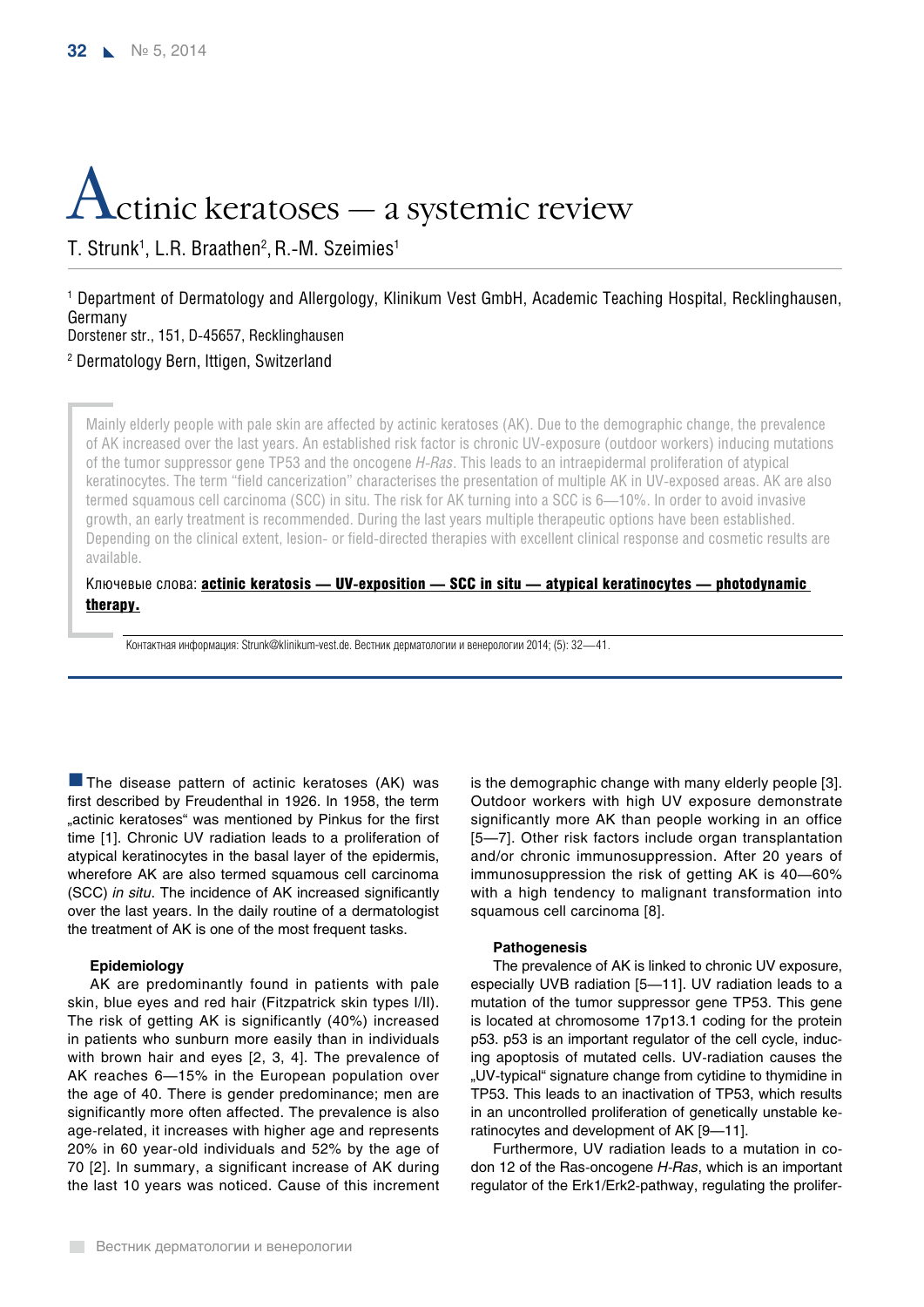ation of cells. As a consequence of the mutation, the pathway is permanently activated, also resulting in an uncontrolled cell proliferation. This mutation was also detected in non melanoma skin cancers (NMSC) like AK and SCC (figure 1) [12, 13]. In melanoma patients with metastatic disease and therapeutic intervention with the so-called BRAF-inhibitors, a significant side effect is the development of NMSC, based on the iatrogenic imbalance in the generation of those tumors via an activation of the H-Ras pathway [14].

Repeatedly discussed is an association of AK respectively SCC and infections with human papilloma virus (HPV). Zaravinos et al. detected HPV-DNA by PCR in 31% of the investigated AK and in 33% of the investigated SCC [15]. Other analyses showed significantly higher levels of viral load in AK compared to SCC and normal skin. [16]. In conflict with these results are observations showing that HPV-DNA is also detected on normal skin and in hair follicles and therefore should probably only be seen as a coincidal connection [17].

# **Clinical aspects**

AK are often detected in sun exposed areas of elderly people like the scalp, forehead, bridge, ear helices, cheek, forearm and dorsum of the hand. In many cases more AK are observed in the left face, probably due to UV transmission of window glass of the side windows in cars. AK become clinically manifest as isolated, about 0,1—2,5 cm sized circumscribed, skin-coloured, erythematous, occasionally pigmented, scaly and rough plaques, sometimes with crusting and hyperkeratoses (figure 2). Usually AK are symptomless. In rare cases they appeare with itching and burning [9]. AK localised in the area of the lower lip are rare and termed "Cheilitis actinica". "Field cancerisation" is a confluence of isolated AK in different stages. [18]. Due to the variable clinical appearance of AK, 4 clinical subtypes are defined:

- erythematous type
- keratotic type
- pigmented type
- Lichen-planus type



# Fig. 2. Typical AK at the right temple in a 72-year old patient: not sharply defined edges, erythematous, nonhyperkeratotic plaque

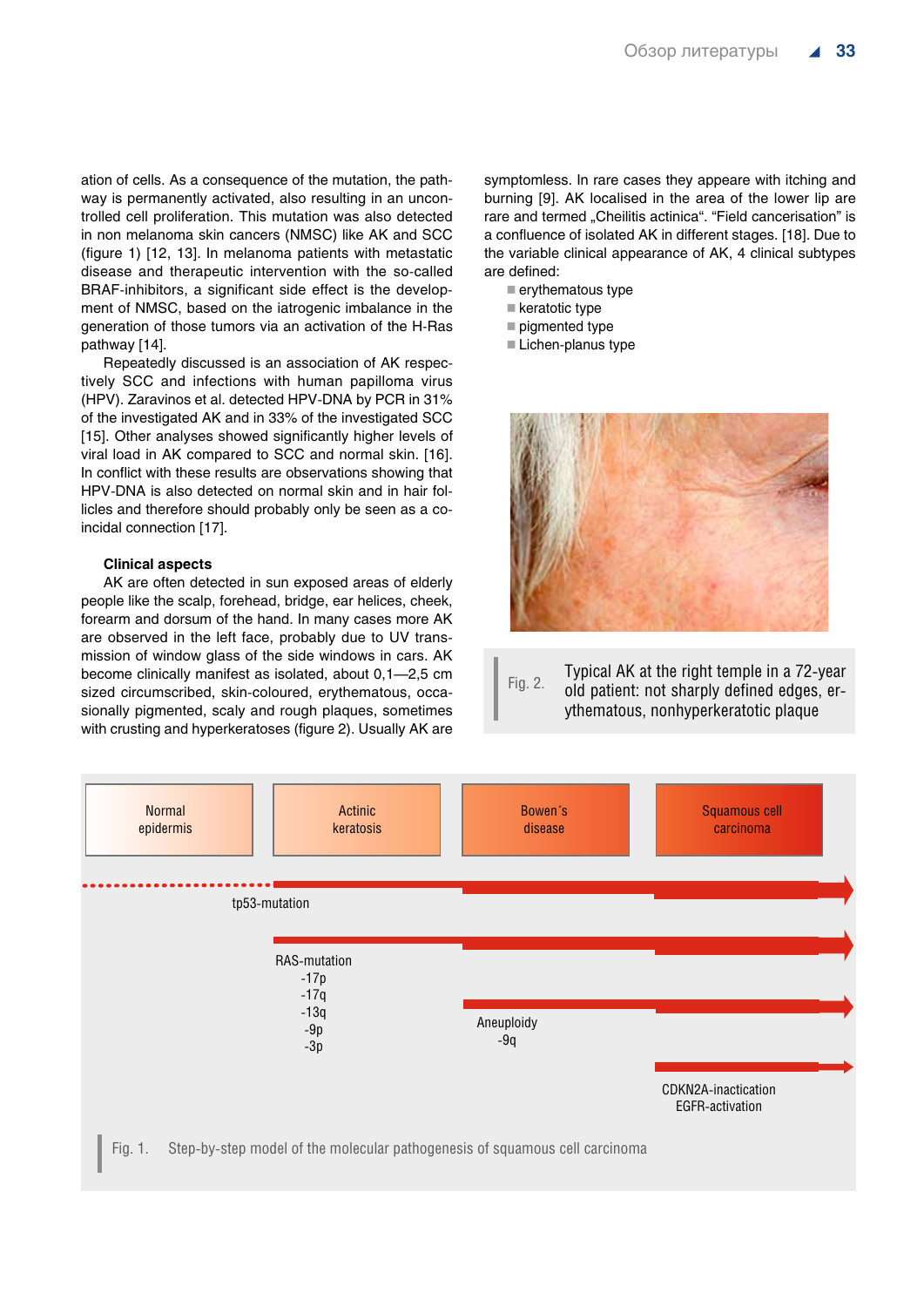# **Diagnosis**

AKs are diagnosed due to the clinical appearance and the tactile result. Dermatoscopy or confocal scanning laser microscopy (CSLM) can be helpful in unclear cases or in pigmented lesions. In case of very hyperkeratotic AK, a biopsy is recommended to exclude the presence of a SCC [9, 19].

# **Differential Diagnoses**

Differential diagnoses of AK are skin tumors like superficial basal cell carcinoma, Bowen's disease, SCC, lentigo maligna and seborrhoeic keratoses as well as dermatoses like psoriasis vulgaris, tinea corporis, seborrhoeic eczema and lichen planus. Another important differential diagnosis of AK mainly in the area of the lower leg is porokeratosis and has to be excluded by biopsy.

#### **Histopathology**

The histological picture is characterized by a change of ortho- and parakeratosis. The epidermis may appear akanthotic widened or atrophic. In addition, atypical pleo-



Fig. 3.

Histopathological findings: atrophy of the epidermis, pleomorphic keratinocytes in the lower 2/3 of the epidermis (equivalent to a AK II), subepidermal lymphocytic inflammatory infiltration as well as pronounced solar elastosis

morphic keratinocytes with large cell nuclei and little cytoplasm are found in the lower part of the epidermis. These atypical keratinocytes can be found throughout the whole epidermis during the developmental stages of an AK. Furthermore, mitotic figures and dyskeratotic cells are observed. This picture is often accompanied by solar elastosis and occasionally by a dense infiltration of lymphocytes (figure 3). Depending on the degree of severity of the epidermal changes, AK can be divided into three histological grades (AK I—III), analogous to the classification of cervical intraepithelial neoplasia (table) [20]. Furthermore, several histological subtypes of AK also exist, and there is a differentiation between pigmented, akantholytic, bowenoid, lichenoid and hypertrophic actinic keratoses. Since there are no cytological differences between AK and SCC, AK can also be considered as squamous cell carcinoma *in situ*. [21]. If there is infiltration or penetration of the basal layer of the epidermis by atypical keratinocytes, the lesion is called squamous cell carcinoma [9, 22, 23].

# **Prognosis**

Data about the progress of SCC from AK vary widely and are specified with  $0 - 0.53\%$  per year [24]. According to Marks et al., the risk for an isolated AK turning into a squamous cell carcinoma is 0.24%. Since most patients have many actinic keratoses, the risk of developing at least one SCC within 10 years is estimated with 6.1 — 10% [25, 26]. Further investigations, however, expect an average progression within 2 years. Age and gender differences as well as localization of AK play no role regarding the progress of SCC [27]. However, the risk of progression is significantly higher in immunocompromised patients after organ transplantion (8). In contrast, in approximately 15 — 63% cases a spontaneous remission of the AK can be seen, which also accounts for high clearance rates of AK in placebo groups in randomized controlled trials [24, 25].

#### **Therapy**

Due to the risk of progress into SCC, treatment of AK is recommended in every case. A variety of therapeutic options are available and the optimal therapeutic approach must be individually adapted to the patient. In principle, there is a choice between a lesion-directed therapy as treatment for isolated AK and a field-directed approach. The latter includes the treatment of multiple lesions and large areas (field-cancerization) [28]. In addition, physical therapy (see below) can be distinguished from immuno-

| Table  | Histological degrees of severity of actinic keratoses (after Röwert-Huber [20]) |
|--------|---------------------------------------------------------------------------------|
| AK I   | Atypical keratinocytes in the lower third of epidermis                          |
| AK II  | Atypical keratinocytes in the lower 2/3 of the epidermis                        |
| AK III | Full enforcement of the whole epidermis with atypical keratinocytes             |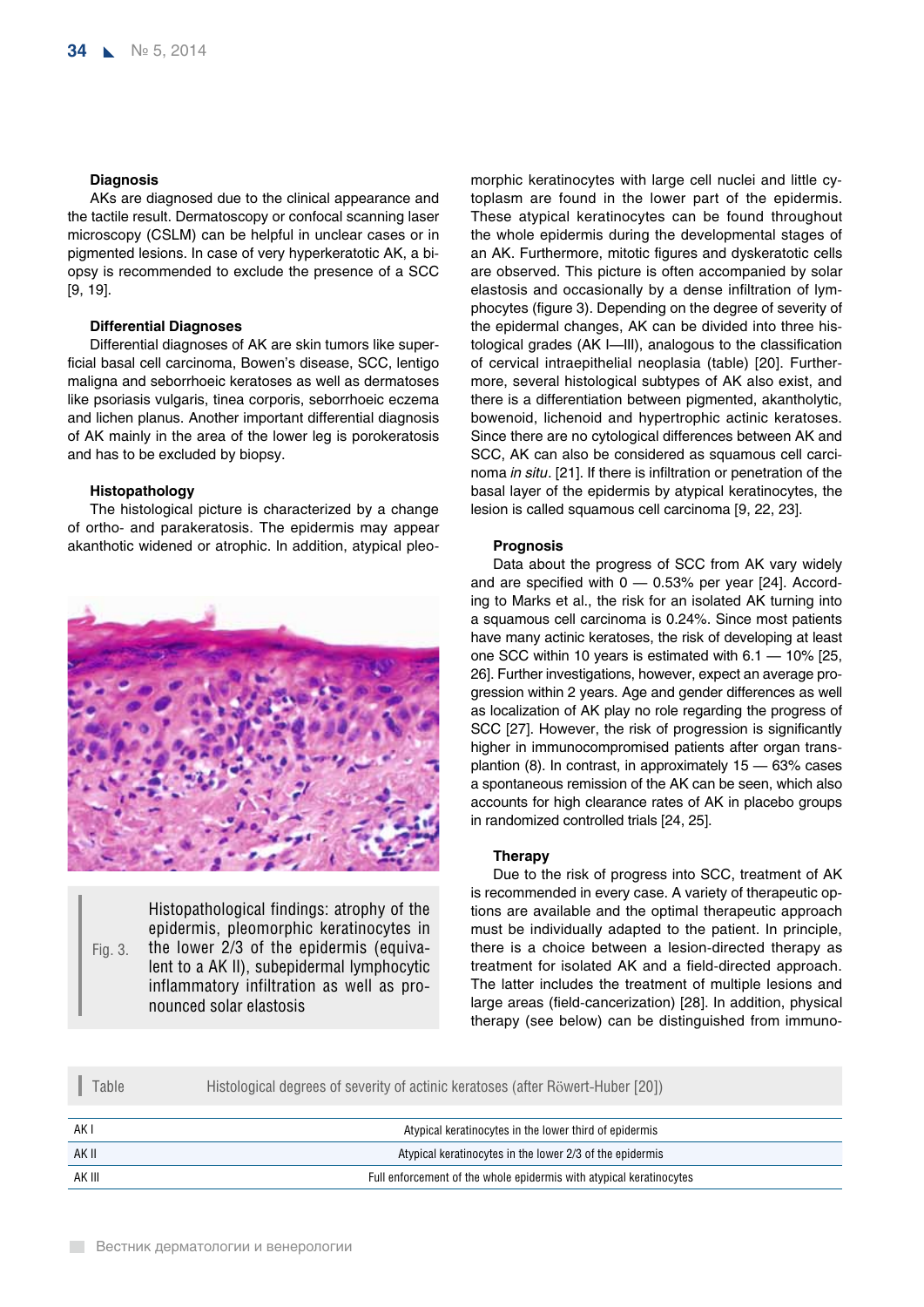modulating and chemical therapies (figure 4). Combinations of therapies are also well established, especially in refractory cases. In addition to an adequate therapy patients should be informed of the positive effect of a consistent UV protection. A study could show that regular application of sunscreen in organ transplant patients reduced the formation of new AK lesions as well as the progression of AK to squamous cell carcinoma [29].

# Lesion-directed therapeutic options

# **Physical Therapy**

One domain of the treatment of isolated AK are physical therapy options like cryosurgery, excision and curettage, which can be applied quickly and easily. However, these procedures seem to be less effective than drug therapies. This circumstance is based on the fact that only a few studies exist for the above mentioned therapies. Due to the high cost for the planning and conduct of a clinical trial no sponsor will be interested in the evaluation of these old procedures. One exception is cryosurgery. This procedure is often used as a comparator in numerous controlled, randomized studies, because a lot of information regarding effectivity, sustained yield and cosmetic outcome are known [30].

#### **Cryosurgery**

Cryosurgery represents a simple, effective, and economic therapeutic option for isolated, thin AK. The treatment with liquid nitrogen, either as a spray or as contact procedure, leads to an intracellular ice crystal formation followed by destruction of the cell organelles. In consequence, tissue destruction also induces inflammatory and immunological responses [31]. Since the implementation of cryosurgery, with respect to temperature, duration, repetition, and distance, is not standardized, success rates depend on the experience of the performing physician [18, 31]. Thai et al. showed that the freezing time correlates directly with the effectiveness. Only 39% of AK displayed a complete clinical healing after 5 seconds of treatment, while freezing times > 20 seconds led to a complete remission in 83% of the lesions [32]. Data on response rates differ in the literature because of the many treatment-related variables and range between 39 to 88% [31—34]. Main disadvantages are the painfulness of the procedure, local inflammatory reactions and permanent hypopigmentation due to the concomitant destruction of melanocytes [31—34]. Therefore cryosurgery is suitable only for lesion-directed therapy of isolated mild to moderate AK lesions. Both the cosmetic results after

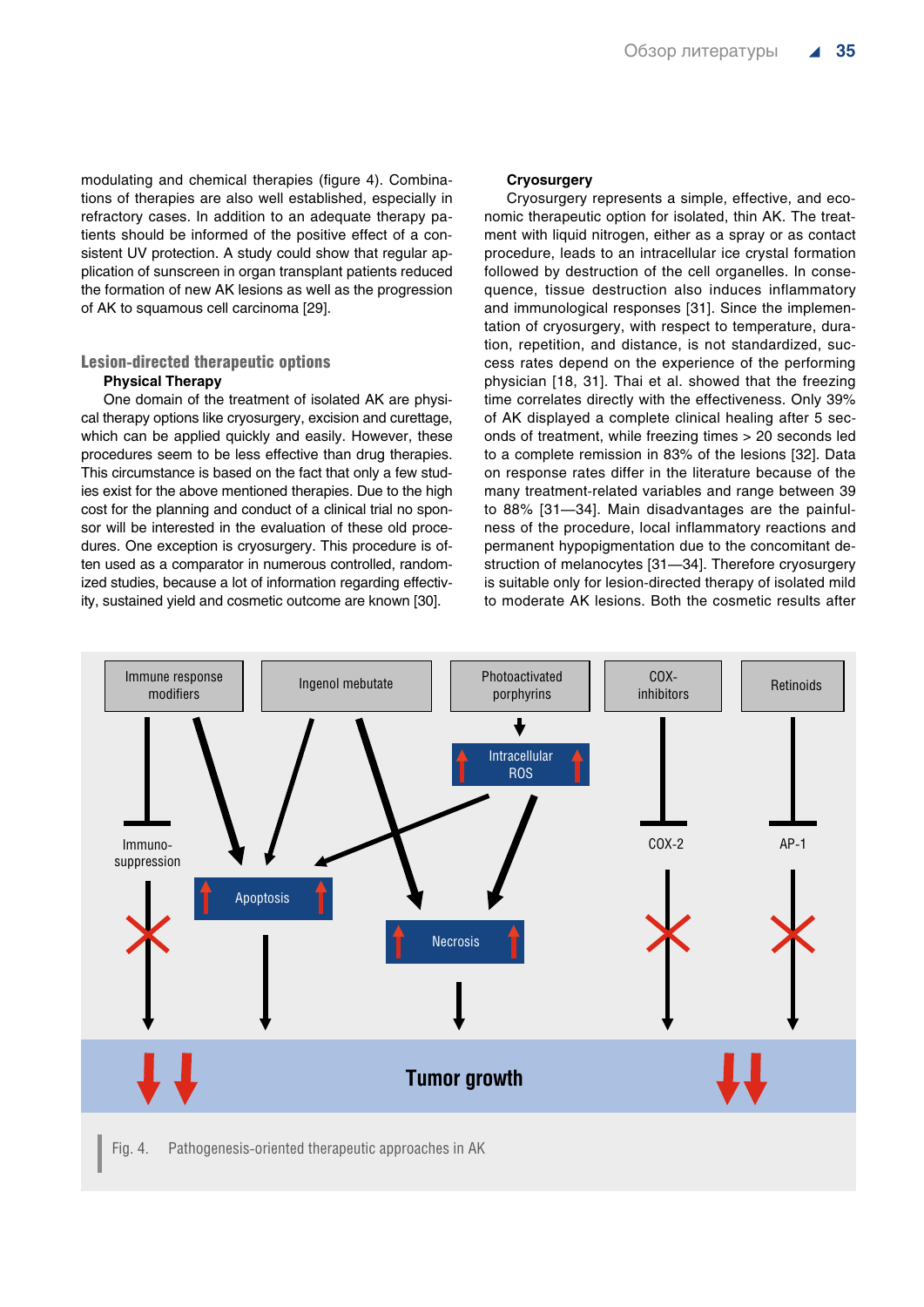cryosurgery and the patient satisfaction are inferior to the results of photodynamic therapy [34].

# **Laser ablation**

Ablative laser procedures with the  $CO<sub>2</sub>$  or Er:YAG laser are alternative therapeutic options for mild and moderate isolated AK. The therapeutic options are related with a temporary complete clinical healing of 90% [35]. Furthermore, there are only a few studies with small numbers of patients, so that the statement is restricted [18]. Atypic keratinocytes in adnexal structures are not caught by laser ablation and are the origin of clinical relapse. Disadvantages of this treatment are again the tenderness, risk of infection and possible scarring in cases of aggressive ablation. Additionally, laser treatment does not have the possibility of a dermatohistopathological report, so that laser ablation can be considered to be in an inferior position compared to surgical intervention in unclear cases [9, 18, 35].

# **Classical excision, curettage/shave biopsy**

In addition to the classical excision, curettage and shave biopsy represent further treatment options, especially in cases of hypertrophic AK with the risk of already existing invasion in the corium. The advantage of this method is the possibility of a dermatohistopathologic evaluation and should be preferred to conservative treatment options in uncertain cases [9]. A statement regarding the effectiveness of surgical procedures cannot be established because there are no studies available also not with comparison to topical medication procedures [18]. Disadvantage of this treatment is also the need for a local anesthesia, as well as the risk of possible infections, scarring and hypo- or hyperpigmentation [9].

# **5-Fluorouracil + salicylic acid**

A combination of 0.5 % 5-fluorouracil and 10% salicylic acid (5-FU/SA) in the form of a laquer (Actikerall®) is approved since 2011 for the treatment of mild to moderately thick, hyperkeratotic AK [18]. 5-Fluorouracil inhibits as cytostatic agent DNA synthesis and thus the cell division [9, 36]. Salicylic acid acts as keratolytic, therefore the combined formulation is considered to be superior to other therapeutic options, in particularly in the treatment of hyperkeratotic AK [36]. The treatment should be given once daily for 6—12 weeks. Because of the application with the help of the brush a targeted treatment of individual AK is possible. A complete clinical response could be reached in 55.4%, while 70% of these targeted areas showed a complete histological response [36]. Side effects like itching and burning of the treatment area as well as mild to moderate local inflammatory reactions appeared 6 weeks after start of treatment in >70% of the patients. These are usually limited to the application site, so that the therapy is overall well tolerated by the patients [36].



Fig. 5. Same patient as in Figure 2. Fluorescence diagnostics after 4-hour incubation with 5-ALA-containing patch before light exposure. Increased fluorescence in the AKarea as an indicator for the preferential protoporphyrin-IX synthesis





#### **Lesion-directed photodynamic therapy**

The treatment of AK by photodynamic therapy (PDT) with a 5-aminolevulinic acid containing solution (Levulan® Kerastick, DUSA) is approved in the USA since 2002 [9, 18]. Since 2003, 5-ALA methyl ester (Metvix®, Galderma) as a cream is commercially available for the treatment of AK, nodular and superficial basal cell carcinomas, and Bowen's disease. A 5-ALA-containing gel (Ameluz®, Biofrontera) is registered since 2012 for the treatment of AK. The above mentioned preparations are suitable for the treatment of single AK and field-cancerisation. Since 2010, there is also an adhesive patch (Alacare®, Galderma) available, which contains 8 mg 5-aminolevulinic acid. With a size of 4  $\text{cm}^2$  it is particularly suitable for treatment of individual lesions. Without any pre-treatment the patch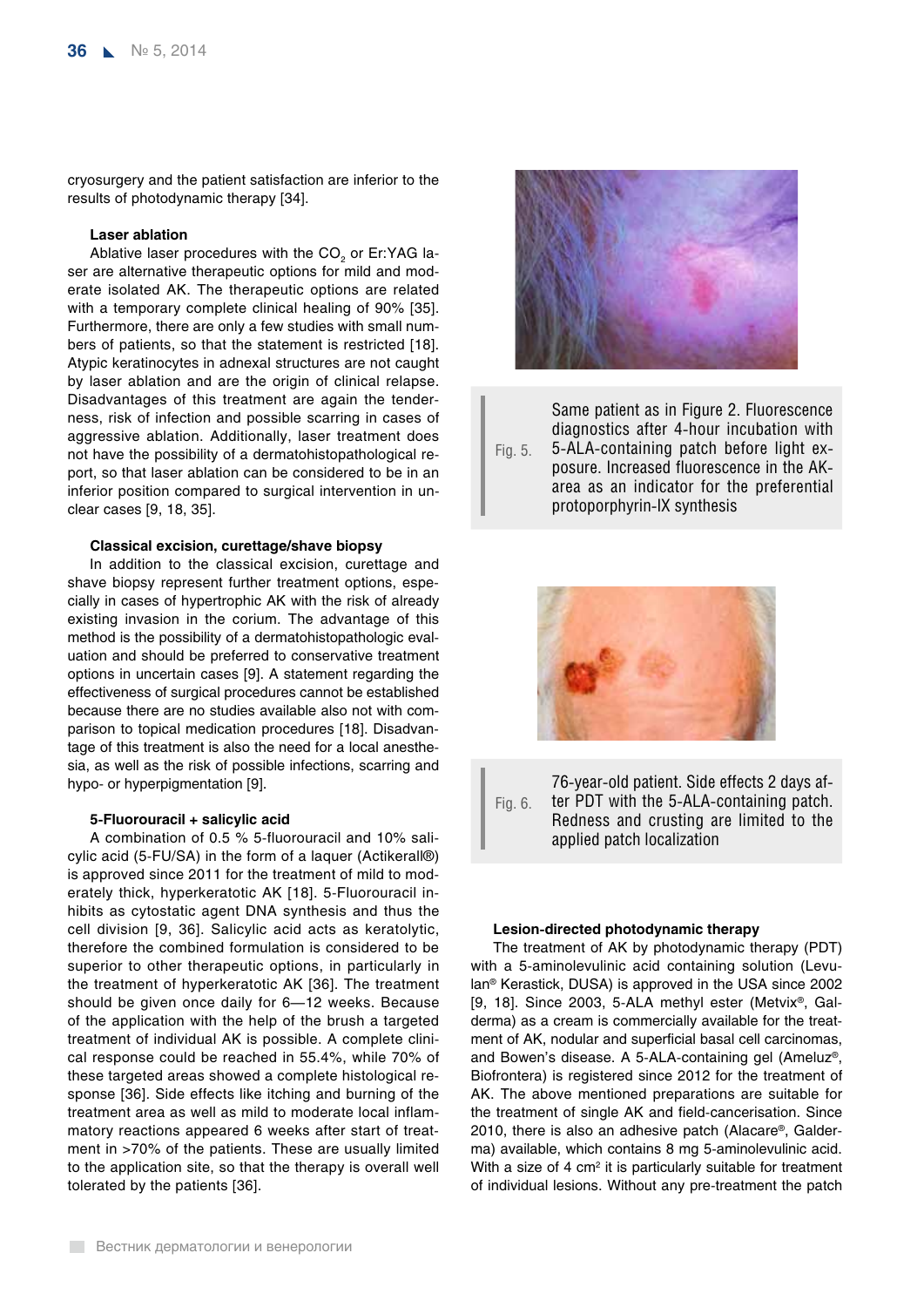is directly applied to the lesions. The incubation period of 4 hours is followed by illumination with red light (630 nm, 37 J/cm2 [18, 37, 38]. In a double-blind comparative clinical trial it could be shown that the effect of a patch-PDT is significantly superior to cryosurgery (clinical response rates after 12 weeks: 82—89% vs. 77%) and results in significantly better cosmetical outcomes. In particular, postinflammatory hyperpigmentation was hardly observed after PDT [38]. Further advantage is the possibility of a targeted treatment with significantly less pain during the exposure time. Side effects, such as redness, blisters and crusting occur in usually 1—2 days later and are limited to the applied patch localization (figure 5 and 6) [22, 37, 38].

## **Field-directed therapy**

UV-induced mutations of keratinocytes exist in the whole UV-exposed area and are not strictly limited to visible AK lesions. Therefore development into AK also in this areas is very likely, although exact figures cannot be given. So the use of preparations or procedures which already target incipient AK would be beneficial to avoid the development of new AK at least for a certain amount of time. This concept is confirmed by multiple field-directed therapy options.

#### **Hyaluronic acid gel diclofenac sodium**

The product Solaraze® (Almirall) contains 3% diclofenac sodium and hyaluronic acid in a gel matrix and is registered for the use in AK since 2001. The exact mechanism of action is not completely understood. It is assumed that an inhibition of the arachidonic acid pathway occurs by inhibition of the enzyme cyclooxygenase I and II (COX I and II). This results in an inhibition of cell proliferation and angiogenesis [9, 18]. Applied twice daily for 90 days, the treatment leads to a remission rate of 40% [39]. Adverse reactions such as itching, burning, redness, and flaking are usually rare, so this therapy can be considered as being well tolerated by the patients [9, 40]. The treatment period of 3 months is relatively long. However, an extension of the treatment period up to 6 months does not lead to an improvement of the effectiveness [9, 39].

# **Imiquimod**

Imiquimod as an immunomodulator and strong interferon-inducer is now available in three different concentrations for the treatment of AK. Information respecting the response rates of the 5% preparation (Aldara®, Meda) in mild to moderate AK differs, depending on the regimen between 45% and 55% [41—43]. Currently, a treatment 3x/week for 4 weeks is recommended. After a 4-week interval a second cycle can be performed [41]. In the lower concentration of 3.75% (Zyclara®, Meda) Imiquimod is applied once daily for 2 weeks and is followed by another 2-week-cycle after a 2-week treatment-free interval. The response rates are approximately 35% [44]. Studies have shown that a longer application interval does not lead to a better response rate [45]. A further 2.5% concentration of Imiquimod is marketed under the same name in the US. Two well-controlled studies showed a similar response rate of the 2.5% formulation in comparison to the 3.75% cream (complete clearance 30.6% vs. 35.6%). Both imiquimod creams (2.5% and 3.75%) were significantly more effective than placebo [46]. Side effects such as redness, erosion and crusting occur in almost all cases, but are more likely to be seen in the higher concentrations of imiquimod. It may also come to flu-like symptoms in all concentrations [45]. Due to the concentration-dependent adverse reactions, imiquimod 5% should be applied only in a maximum of 25 cm<sup>2</sup> large area while imiquimod 3.75% is approved for the treatment of the entire scalp. However, the negative impact of the treatment is in particular the partly pronounced local reactions with the systemic side effects (figure 7). Therefore, a detailed investigation of the patients is essential to avoid discontinuation of treatment. The use of imiquimod in patients with autoimmune disease and transplant recipients under constant immunosuppression should be avoided due to the risk of immunological effects induced by the interferons.



Fig. 7. 72-year old patient. Haemorrhagic-encrusted local reaction restricted in areas with existing AK after application with Imiquimod 5%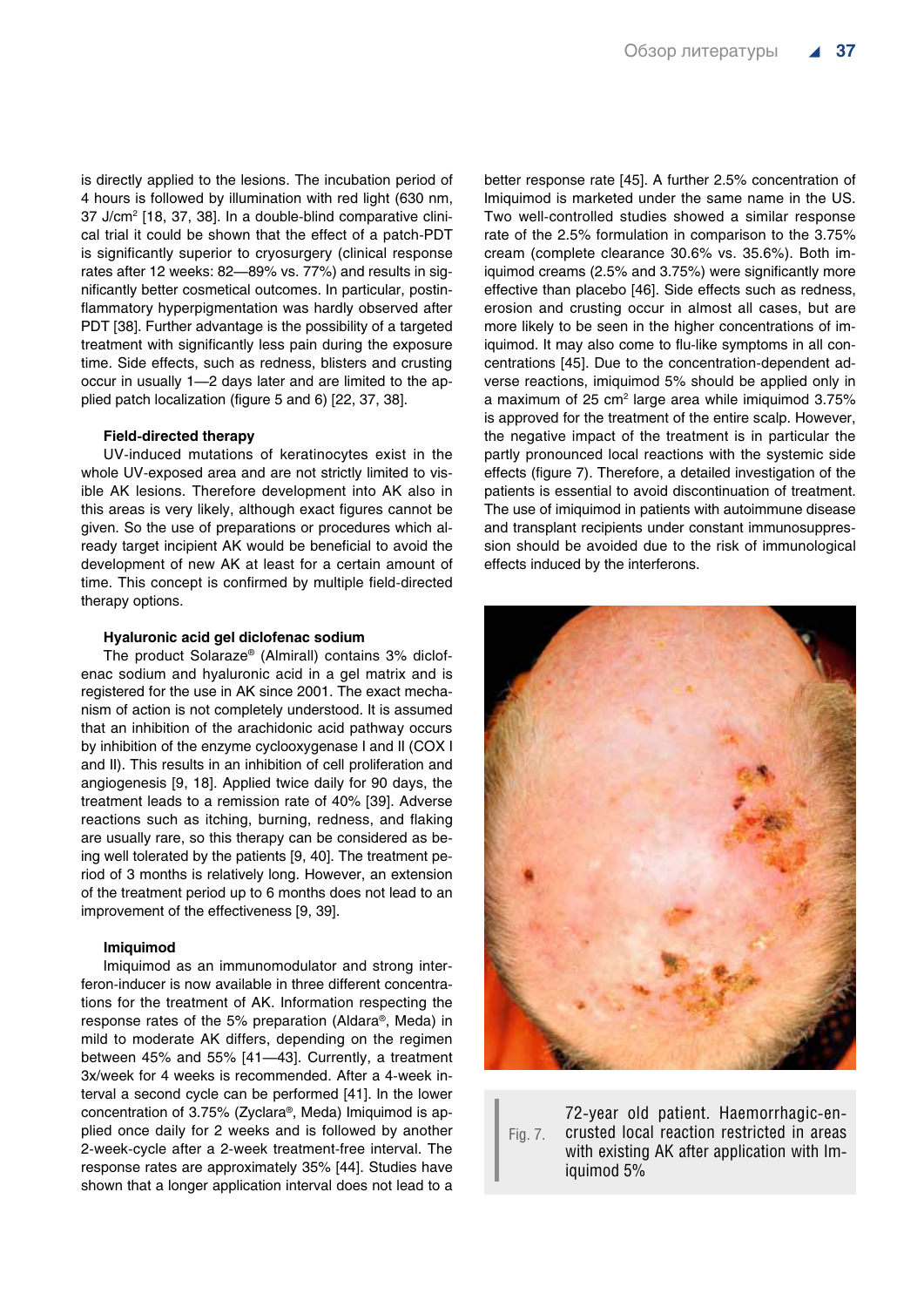#### **Ingenol mebutate**

Ingenol mebutate, a tri-terpene isolated from the sap of *Euphorbia peplus*, is registered in Europe since 2013 for the treatment of AK in an area of 25  $cm<sup>2</sup>$ . In the face and scalp, a treatment for 3 consecutive days with 0.015% ingenol mebutate gel is recommended, while in the area of the trunk and the extremities the treatment should be performed on 2 consecutive days with a higher gel concentration of 0.05%. Placebo-controlled studies demonstrated response rates (complete clinical remission) of 42.2% in the face and scalp and 34.1% on the trunk, as well as the extremities after 8 weeks. A partial response was reached in 63.9% in the face and scalp and in 49.1% in the trunk and the extremities [47]. Over a follow up period of 12 months, 87% showed a persistent clinical clearance [47, 48]. Side effects like local skin reactions, characterized by erythema, edema, blisters, crusts and pustules appeared 4 days after treatment start. In addition, patients complain about itching, burning and pain. Typically, the side effects subside within 2 weeks. In some rare cases hyperpigmentations can persist over months [47]. Advantage of the treatment with ingenol mebutate is the very short treatment period of 2 or 3 consecutive days with a subsequent, although pronounced, but time-limited inflammatory response. The currently available data relate to a treatment area of 25 cm<sup>2</sup>. Due to the time lag of the local reaction, a good education of the patient is required. At the moment, other clinical trials comparing ingenol mebutate with other therapies are in progress. Ingenol mebutate 0,015%, applied 3 weeks following cryosurgery for 3 consecutive days, leads to a higher AK clearance rate than cryosurgery alone after 11 weeks and reduces the appearance of new AK lesions after 12 months [49, 50].

#### **5-Fluorouracil**

In a concentration of 5% is 5-fluorouracil (Efudex®) approved since 1968 for NMSC treatment in large areas including AK. A controversial issue is the application interval of 5% fluorouracil. Jury et al. were able to show that an application twice daily for 3 weeks leads to a much better response than a once weekly application for 12 weeks [51]. Remission rates after 4 weeks application were 43% [52]. Currently, a 2—4 week application is recommended. Because of the short duration of the treatment and the associated time-limited side effects, this regimen is usually well tolerated by the patients [51]. However, the sometimes very pronounced side effects (severe crusting and hemorrhage) after treatment of a large area can be a severe limitation. In the 90ies, Plewig and coworkers inaugurated a combination therapy with isotretinoin, which included the daily application of 5-FU in combination with oral isotretinoin 20mg/day for 21 days. The clinical response rates were very good, however often severe erosions and hemorrhagic crusts appeared which required hospitalization of the patients [53].

#### **Photodynamic therapy**

For the implementation of field-directed PDT in mild to moderate AK, the two photosensitizers 5-aminolevulinic acid-methyl ester (MAL) Metvix® and 5-ALA nanoemulsion Ameluz® are available. In both cases the 3-hour incubation period is followed by the exposure with red light (630 nm, 37 J/cm2 ). For PDT with MAL, response rates of 71—91% are specified, whereas a better overall effect is achieved with thin lesions [34, 54]. Clinical trials of the effectiveness of PDT with the 5-ALA nanoemulsion show response rates of 80—91% 12 weeks after therapy [55]. A long-term follow-up demonstrated a slightly better outcome for patients who have been treated with 5-ALA in comparison to MAL after 12 weeks, the differences were not significant, however [56]. Advantage of PDT is the fact that the treatment — in the sense of an «office-based therapy" — can be carried out in one day under complete observation and, if necessary, can be repeated indefinitely. Due to the field-directed treatment even so far clinically incipient lesions are treated. This leads to a reduction of occurrence of further AK for a period of 6 months in immunocompetent patients [9, 56, 57]. Furthermore, the cosmetic results after PDT are excellent. In comparison with cryotherapy, PDT showed a much better cosmetical outcome 3 months after treatment, which is also reflected by the patient satisfaction [34]. Overall, it appears that PDT in patients with sun damaged skin leads to a smoother skin appearance with less redness, pigmentation spots and teleangiectases [56]. However, in some cases pain during illumination represents a significant problem. Patients with AK lesions on the face and scalp, severe sun damage, Fitzpatrick skin type I, and male gender are more likely to experience pain during illumination. Therefore it may make sense to limit the treatment area to smaller size and to perform PDT sessions stepwise in order to ameliorate pain. Also the use of cooling during illumination or in large areas the application of nerve blocks is advisable [58]. In addition, 1—2 days after treatment appear side effects like redness, swelling, and pustules and crusts in the treated area [56]. A much more gentle procedure is the possibility of the so-called natural daylight-PDT (NDL-PDT) in which patients stay for a time of 2 hours in the sun 30 minutes after application of MAL. First results show similar good response rates for the treatment of mild-to-moderate AK by a favorable adverse event profile in comparison to the classic red light-PDT [59, 60]. Just recently, the Australian Therapeutic Goods Administration (TGA) has registered MAL in combination with daylight for the treatment of AK.

# **Combination procedures**

The application of combination procedures can be useful in cases of refractory AK-lesions. It is also assumed that combination procedures with different mechanism of action lead to a better long-term effects [61]

First and foremost, there is the implementation of a fractional  $CO<sub>2</sub>$  laser treatment followed by PDT. The pre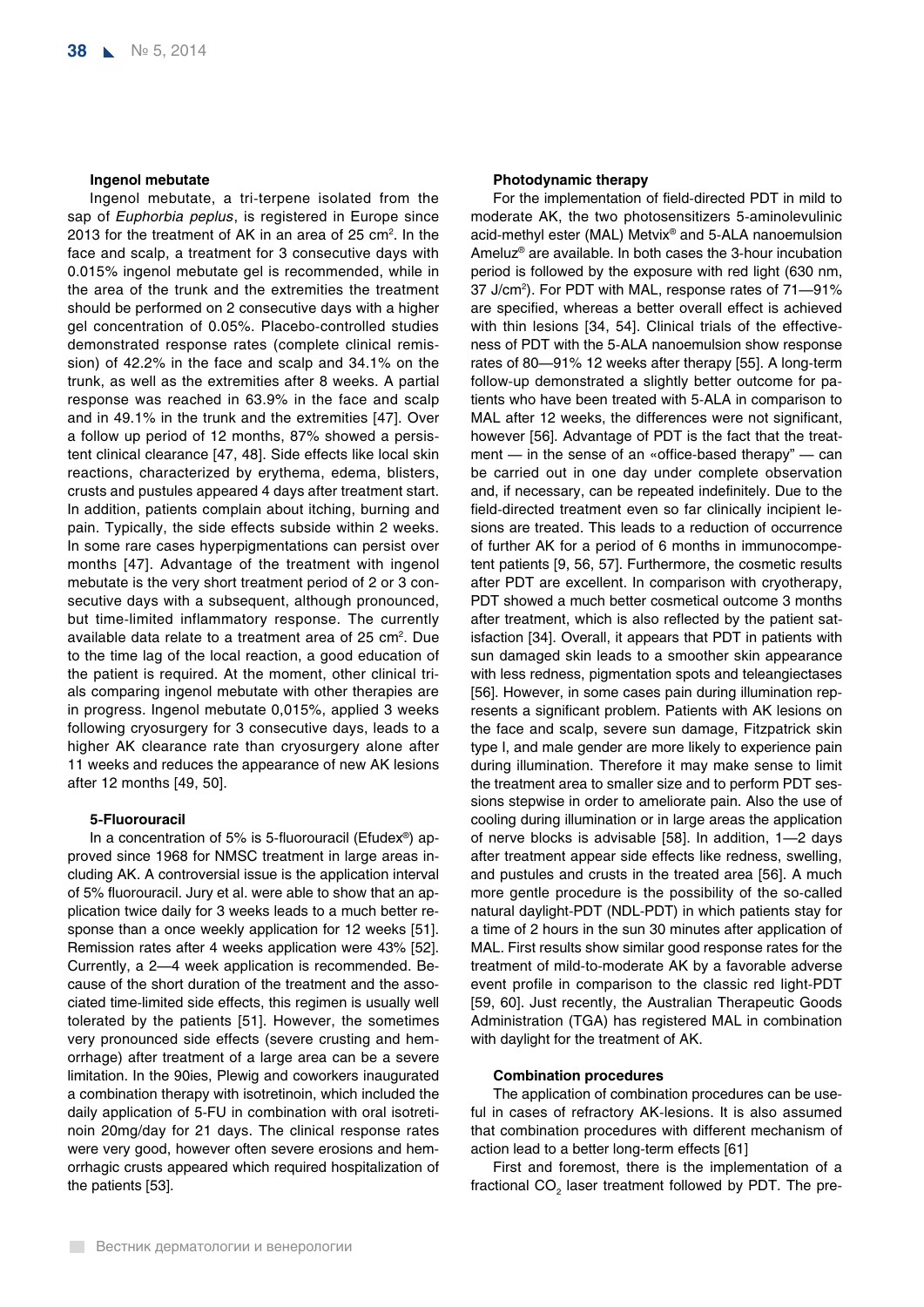treatment with a laser or also microneedling results in an increased penetration of ALA or MAL, which then leads to a higher concentration of protoporphyrin IX in the target tissue, and therefore significantly increases the effectiveness of PDT [61, 62]. While in a clinical trial by Togsverd-Bo et al. after a single PDT 67% of the lesions were completely healed, the response rate of the combined procedure increased to 90% [61]. In addition, there are reports of an improved efficacy by a combination treatment of PDT with imiquimod 5% [63] or a combination of 5-fluorouracil and imiquimod cream [64]. Also the combination of a field-directed treatment followed by a lesion-directed treatment of isolated, refractory AK represents a possible option, for example the application of diclofenac sodium gel followed by a treatment of an 5-FU-containing lacquer for remaining hyperkeratotic AK. Even if it would be a matter of a few clinical trials with small numbers, it makes sense to apply combination procedures in profound and refractory cases. Since AK is a chronic disease, treatment is conducted with the objective of a long remission phase. Here the combination procedures also seem to be superior to monotherapies [61—64].

The choice of the therapeutic regime should be according to the clinical findings and the needs of the patient in the first instance. Depending on the occurrence of the AK-lesions, it is advisable to start with a lesion- or field-directed monotherapy. A final assessment should be performed three months after the end of therapy. In case of a complete clinical response regular checks are recommended. If an insufficient healing of the lesions is shown after a treatment-period of three months despite adequate therapy, the treatment should be repeated or replaced by another therapy or be added by a combination procedure. In case of patients with significantly higher risk of transition of AK into SCC, control consultation should be more frequent..

#### Conclusion

The main cause of actinic keratoses is chronic UV exposure. The application of a consistent UV-protection (textile, sun protection products) is therefore essential. Due to the risk of transition to SCC in about 6—10% of cases, a treatment of AK is recommended. There are numerous lesion- and field-directed therapeutic options for the treatment of AK, the recently approved methods have a high therapeutic effectiveness following evidence-based criteria. The selection of the suitable therapy should be discussed with the patient. Because of the chronicity of the disease, sometimes a change in the course of the regimen can be useful. In refractory cases, or very early recurrences, a combination therapy could be of help. The patient should be informed about the need for a long-term therapy and prophylaxis (light protection). In case of clinically indifferent lesions a biopsy is necessary in order to exclude an already existing SCC.

- 1. Pinkus H. Keratosis senilis: a biologic concept of its pathogenesis and diagnosis based on the study of normal epidermis and 1730 seborrheic and senile keratoses. Am J Clin Pathol 1958; 29: 193—207.
- 2. Memon A.A., Tomenson J.A., Bothwell J. et al. Prevalence of solar damage and actinic keratosis in a Merseyside population. Br J Dermatol 2000; 142: 1154—9.
- 3. Schaefer I., Augustin M., Spehr C. et al. Prevalence and risk factors of actinic keratoses in Germany — analysis of multisource data. J Eur Acad Dermatol Venereol 2013; 28: 309—13.
- 4. Traianou A., Ulrich M., Apalla Z. et al. Risk factors for actinic keratosis in eight European centers: a case-control study. Br J Dermatol 2012; 167(Suppl 2): 36—42.
- 5. Hensen P., Müller M.L., Haschemi R. et al. Predisposing factors of actinic keratosis in a North-West German population. Eur J Dermatol 2009; 19: 345—54.
- 6. Oldenburg M., Kuechmeister B., Ohnemus U. et al. Actinic keratosis among seafarers. Arch Dermatol Res 2013; 305: 787—96.

# Reference

- 7. Schmitt J., Seidler A., Diepgen T.L. et al. Occupational ultraviolet light exposure increases the risk for the development of cutaneous squamous cell carcinoma: a systematic review and metaanalysis. Br J Dermatol 2011; 164: 291—307.
- 8. Ulrich C., Schmook T., Nindl I. et al. Cutaneous precancers in organ transplant recipients: an old enemy in a new surrounding. Br J Dermatol 2003; 149(Suppl 2): 40—2.
- 9. Babilas P., Landthaler M., Szeimies R.M. Actinic keratoses. Hautarzt 2003; 54: 551—62.
- 10. Luo J.L., Tong W.M., Yoon J.H. et al. UV-induced DNA damage and mutations in Hupki (human p53 knock-in) mice recapitulate p53 hotspot e.g. in sun-exposed human skin. Cancer Res 2001; 61: 8158—63.
- 11. Tomas D. apoptosis, UV-radiation, precancerosis and skin tumor. Acta Med Croatica 2009; 63(Suppl 2): 53—8.
- 12. Pierceall W.E., Goldberg L.H., Tainsky M.A. etal. Ras gene mutation and amplification in human nonmelanoma skin cancers. Mol Carcinog 1991; 4: 196—202.
- 13. Ratushny V., Gober M.D., Hick R. et al. From keratinocyte to cancer: the pathogenesis and modeling of cutaneous squamous cell carcinoma. J Clin Invest 2012; 122: 464—72.
- 14. Lacouture M.E., Duvic M., Hauschild A. et al. Analysis of dermatologic events in vemurafenibtreated patients with melanoma. Oncologist 2013; 18: 314—22.
- 15. Zaravinos A., Kanellou P., Spandidos D.A. Viral DNA detection and RAS mutations in actinic keratosis and nonmelanoma skin cancers. Br J Dermatol 2009; 162: 325—31.
- 16. Weissenborn S.J., Nindl I., Purdie K. et al. Human Papilloma Virus-DNA loads in actinic keratoses exceed those in non-melanoma skin cancers. J Invest Dermatol 2005; 125: 93—7.
- 17. Pfister H. HPV and skin dose. Hautarzt 2008; 59: 26—30.
- 18. Nashan D., Meiss F., Muller M. Therapeutic strategies for actinic keratoses-a systematic review. Eur J Dermatol 2013; 23: 14—32.
- 19. Branzan A.L., Landthaler M., Szeimies R.M. In vivo confocal scanning laser microscopy in dermatology. Lasers Med Sci 2007; 22: 73—82.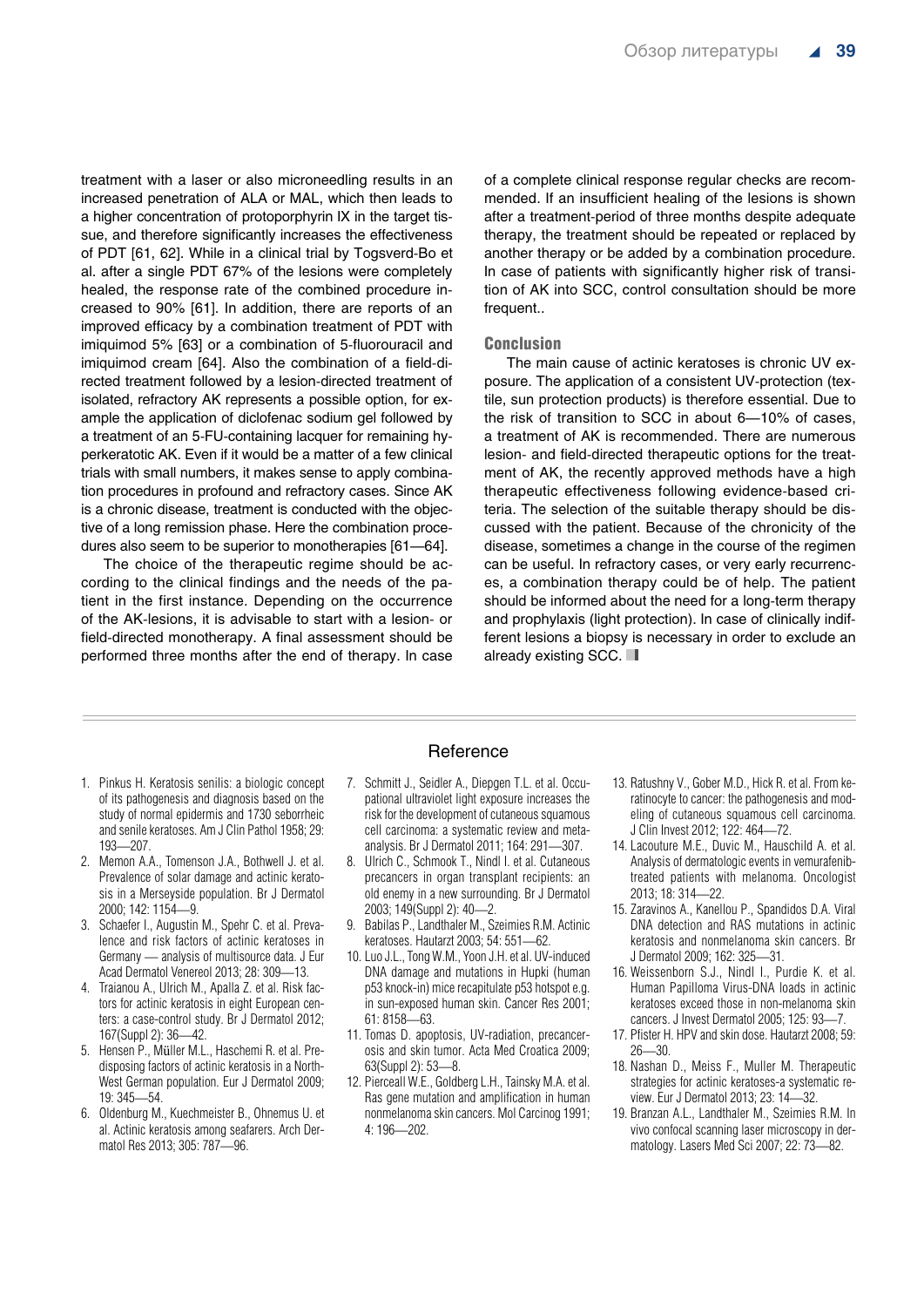- 20. Röwert-Huber J., Patel M.J., Forschner T. et al. actinic keratosis is an early in situ squamous cell carcinoma: a proposal for reclassification. Br J Dermatol 2007; 156 (Suppl 3): 8—12.
- 21. Cockerell C.J. Histopathology of incipient intraepidermal squamous cell carcinoma ("actinic keratosis"). J Am Acad Dermatol 2000; 42(1 Pt 2): 11—7.
- 22. Cockerell C.J. Pathology and pathobiology of the actinic (solar) keratosis. Br J Dermatol 2003; 149 (Suppl 66):The code 34—6.
- 23. Ramos-Ceballos F.I., Ounpraseuth S.T., Horn T.D. Diagnostic concordance among dermatopathologists using a three-tiered keratinocytic intraepithelial neoplasia grading scheme. J Cutan Pathol 2008; 35: 386—91.
- 24. Werner R.N., Sammain A., Erdmann R. et al. The natural history of actinic keratosis: a systematic review. Br J Dermatol 2013; 169: 502—18.
- 25. Marks R., Foley P., Goodman G. et al. Spontaneous remission of solar keratoses: the case for conservative management. Br J Dermatol 1986; 115: 649—55.
- 26. Dodson J.M., DeSpain J., Hewett J.E. et al. Malignant potential of actinic keratoses and the controversy over treatment. A patient-oriented perspective. Arch Dermatol 1991; 127: 1029—31.
- 27. Fuchs A., Marmur E. The kinetics of skin cancer: progression of actinic keratosis to squamous cell carcinoma. Dermatol Surg 2007; 33: 1099—101.
- 28. Braathen L.R., Morton C.A., Basset-Seguin N. et al. Photodynamic therapy for skin field cancerization: an international consensus. International Society for Photodynamic Therapy in Dermatology. J Eur Acad Dermatol Venereol 2012; 26: 1063—6.
- 29. Ulrich C., Jürgensen J.S., Degen A. et al. Prevention of non-melanoma skin cancer in organ transplant patients by regular use of a sunscreen: a 24 months, prospective, case-control study. Br J Dermatol 2009; 161 (Suppl 3): 78—84.
- 30. Patel G., Armstrong A.W., Eisen D.B. Efficacy of photodynamic therapy vs other interventions in randomized clinical trials for the treatment of actinic keratoses: A systematic review and metaanalysis. JAMA Dermatol doi:10.1001/jamadermatol. 2014.1253. [Epub ahead of print].
- 31. Andrews M.D. Cryosurgery for common skin conditions. Am Fam Physician 2004; 69: 2365—72.
- 32. Thai K.E., Fergin P., Freeman M. A prospective study of the use of Cryosurgery for the treatment of actinic keratoses. Int J Dermatol 2004; 43: 687—92.
- 33. Kaufmann R., Spelman L., Weightman W. et al. Multicentre intraindividual randomized trial of topical methyl aminolaevulinate-photodynamic therapy vs. cryotherapy for multiple actinic keratoses on the extremities. Br J Dermatol 2008; 158: 994—9.
- 34. Szeimies R.M., Karrer S., Radakovic-Fijan S. et al. photodynamic therapy using topical methyl 5-aminolevulinate compared with cryotherapy for actinic keratosis: a prospective, randomized study. J Am Acad Dermatol 2002; 47: 258—262.
- 35. Wollina U., Konrad H., Karamfilov T. Treatment of common queue and actinic keratoses by Er:YAG laser. J Cutan Laser Ther 2001; 3: 63—6.
- 36. Stockfleth E., Kerl H., Zwingers T. et al. Low-dose 5-fluorouracil in combination with salicylic acid as a new lesion-directed option to treat topically actinic keratoses: histological and clinical study results. Br J Dermatol 2011; 165: 1101—8.
- 37. Hauschild A., Stockfleth E., Popp G. et al. Optimization of photodynamic therapy with a novel self-adhesive 5-aminolaevulinic acid patch: results of two randomized controlled phase III studies. Br J Dermatol 2009; 160: 1066—74.
- 38. Szeimies R.M., Stockfleth E., Popp G. et al. Long-term follow-up of photodynamic therapy with a self-adhesive 5-aminolaevulinic acid patch: 12 months data. Br J Dermatol 2010; 162:  $410 - 4$ .
- 39. Pflugfelder A., Welter A.K., Leiter U. et al. Open label randomized study comparing 3 months vs. 6 Months treatment of actinic keratoses with 3% diclofenac in 2.5% hyaluronic acid acid gel: a trial of the German Dermatologic Cooperative Oncology Group. J Eur Acad Dermatol Venereol 2012; 26: 48—53.
- 40. Iraji F., Siadat A.H., Asilian A. et al. The safety of diclofenac for the management and treatment of actinic keratoses. Expert Opin Drug Saf 2008; 7: 167—72.
- 41. Alomar A., Bichel J., McRae S. vehicle-controlled, randomized, double-blind study to assess safety and efficacy of imiquimod 5% cream applied once daily 3 days per week in one or two courses of treatment of actinic keratoses on the head. Br J Dermatol 2007; 157: 133—41.
- 42. Lebwohl M., Dinehart S., Whiting D. et al. imiquimod 5% cream for the treatment of actinic keratosis: Results from two phase III, randomized, double-blind, parallel group, vehiclecontrolled trials. J Am Acad Dermatol 2004; 50: 714—21.
- 43. Korman N., Moy R., Ling M. et al. dosing with 5% imiquimod cream 3 times per week for the treatment of actinic keratosis: results of two phase 3, randomized, double-blind, parallelgroup, vehicle-controlled trials. Arch Dermatol 2005; 141: 467—73.
- 44. Swanson N, Abramovits W, Berman B et al. Imiquimod 2.5% and 3.75% for the treatment of actinic keratoses: results of two placebocontrolled studies of daily application to the face and balding scalp for two 2-week cycles. J Am Acad Dermatol 2010; 62: 582—90.
- 45. Hanke C.W., Beer K.R., Stockfleth E. et al. Imiquimod 2.5% and 3.75% for the treatment of actinic keratoses: results of two placebo-controlled studies of daily application to the face and balding scalp for two 3-week cycles. J Am Acad Dermatol 2010; 62: 573—81.
- 46. Swanson N., Smith C.C., Kaur M. et al. Imiquimod 2.5% and 3.75% for the treatment of actinic keratoses: two phase 3 multicenter, randomized, double-blind, placebo-controlled studies. J Drugs Dermatol 2013; 12: 1278—82.
- 47. Lebwohl M., Swanson N., Anderson L.L. et al. Ingenol mebutate gel for actinic keratosis. N Engl J Med 2012; 366: 1010—9.
- 48. Lebwohl M., Shumack S., Stein Gold L. et al. Long-term follow-up study of ingenol mebutate gel for the treatment of actinic keratoses. JAMA Dermatol 2013; 149: 666—70.
- 49. Berman B., Goldenberg G., Hanke C.W. et al. Efficacy and safety of ingenol mebutate 0.015% gel 3 weeks after cryosurgery of actinic keratosis: 11-week results. J Drugs Dermatol 2014; 13: 154—60.
- 50. Berman B., Goldenberg G., Hanke C.W. et al. Efficacy and safety of ingenol mebutate 0.015% gel after cryosurgery of actinic keratosis: 12-month results. J Drugs Dermatol 2014; 13: 741—7.
- 51. Jury C.S., Ramraka-Jones V.S., Gudi V. et al. A randomized trial of topical 5% 5-fluorouracil (Efudix cream) in the treatment of actinic keratoses comparing daily with weekly treatment. Br J Dermatol 2005; 153: 808—10.
- 52. Loven K., Stein L., Furst K. et al. Evaluation of the efficacy and tolerability of 0.5 % fluorouracil cream and 5% fluorouracil cream applied to each side of the face in patients with actinic keratosis. Clin Ther 2002; 24: 990—1000.
- 53. Sander C.A., Pfeiffer C., Kligman A.M. et al. chemotherapy for disseminated actinic keratoses with 5-fluorouracil and isotretinoin. J Am Acad Dermatol 1997; 36(2 Pt 1): 236—8.
- 54. Szeimies R.M., Karrer S., Bäcker H. therapeutic options for epithelial skin tumors. Actinic keratoses, Bowen's disease, squamous cell carcinoma, and basal cell carcinoma. Hautarzt 2005; 56: 430—40.
- 55. Dirschka T., Radny P., Dominicus R. et al. Long-term (6 and 12 months) follow-up of two prospective, randomized, controlled phase III trials of photodynamic therapy with BF-200 ALA and methyl aminolaevulinate for the treatment of actinic keratosis. Br J Dermatol 2013; 168: 825—36.
- 56. Szeimies R.M., Torezan L., Niwa A. et al. Clinical, histopathological and immunohistochemical assessment of human skin field cancerization before and after photodynamic therapy. Br J Dermatol 2012; 167: 150—9.